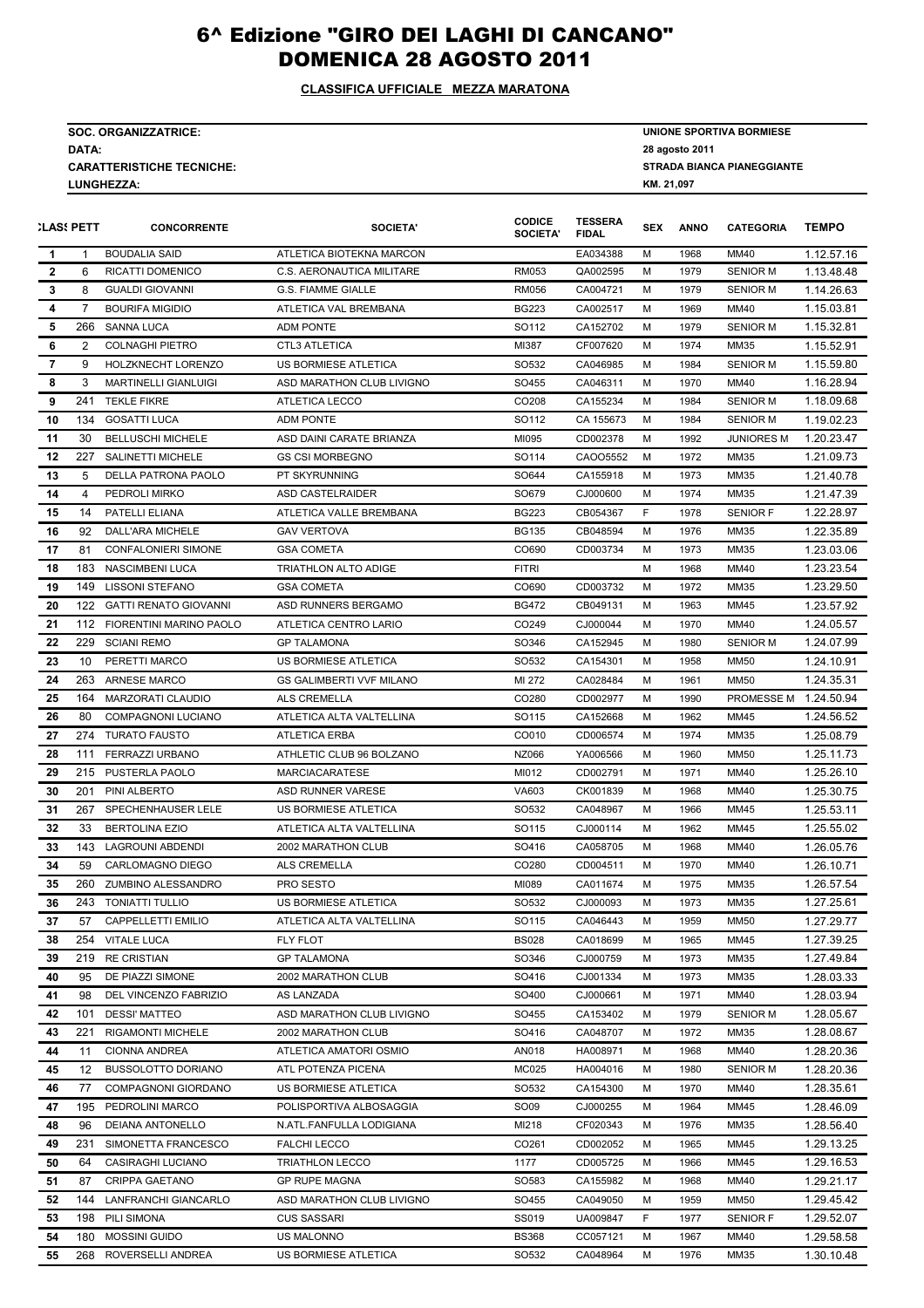| 56  | 216 | <b>RAGNI TIZIANO</b>        | <b>FREEZONE</b>                       | <b>BS521</b>  | CC053564      | м  | 1975 | <b>MM35</b>           | 1.30.15.64 |
|-----|-----|-----------------------------|---------------------------------------|---------------|---------------|----|------|-----------------------|------------|
| 57  | 205 | PIZZATTI LORIS              | PT SKYRUNNING                         | SO644         | CJ000427      | м  | 1972 | <b>MM35</b>           | 1.30.28.99 |
| 58  | 15  | CONFORTOLA GIOVANNA         | ASD MARATHON CLUB LIVIGNO             | SO455         | CJ000108      | F  | 1974 | <b>MF35</b>           | 1.30.38.67 |
| 59  | 131 | GIUDICE CLAUDIO SIMONE      | <b>GP RUPE MAGNA</b>                  | SO583         | CA154933      | M  | 1967 | MM40                  | 1.30.38.68 |
| 60  | 44  | <b>BORDONI PAOLO CARLO</b>  | <b>GP RUPE MAGNA</b>                  | SO583         | CJ000232      | м  | 1964 | MM45                  | 1.30.38.69 |
| 61  | 17  | <b>MORESI JENNIFER</b>      | USC CAPRIASCHESE                      | SVIZZERA      | <b>TICINO</b> | F  | 1981 | <b>SENIOR F</b>       | 1.31.18.56 |
| 62  | 230 | SELVETTI CAMILLO            | POL ALBOSAGGIA                        | SO205         | CA048871      | м  | 1955 | <b>MM55</b>           | 1.32.02.46 |
| 63  | 191 | PALMIRI PIERCARLO           | ATLETICA BRESCIA MARATHON             |               | CC054075      | М  | 1966 | MM45                  | 1.32.15.22 |
| 64  | 277 | <b>VERONA AURELIO</b>       | <b>ADM PONTE</b>                      |               | CA005539      | М  | 1957 | <b>MM50</b>           | 1.32.36.76 |
|     | 173 | <b>MEME' NICOLA</b>         | <b>GP SANTI</b>                       | SO 111        | CJ001323      | м  | 1975 | MM35                  |            |
| 65  |     |                             |                                       |               |               |    |      |                       | 1.32.38.10 |
| 66  | 50  | <b>BRIGATTI DIEGO</b>       | CTL <sub>3</sub>                      | MI387         | CF031137      | M  | 1975 | MM35                  | 1.32.40.64 |
| 67  | 83  | CONFORTOLA RODOLFO          | <b>US BORMIESE ATLETICA</b>           | SO532         | CA155257      | м  | 1967 | MM40                  | 1.32.45.00 |
| 68  | 188 | NIGOTTI PAOLO               | <b>GP RUPE MAGNA</b>                  | SO583         | CJ001230      | М  | 1967 | MM40                  | 1.32.48.38 |
| 69  | 114 | <b>FRANCHETTI ROBERTO</b>   | POLISPORTIVA ALBOSAGGIA               | SO255         | CA154398      | м  | 1955 | <b>MM55</b>           | 1.32.52.25 |
| 70  | 27  | <b>BARATELLA FLAVIO</b>     | US BORMIESE ATLETICA                  | SO532         | CA154092      | м  | 1959 | <b>MM50</b>           | 1.33.01.75 |
| 71  | 41  | <b>BONFANTI ERNESTO</b>     | <b>GS AVIS OGGIONO</b>                | CO444         | CD008413      | м  | 1964 | MM45                  | 1.33.17.70 |
| 72  | 156 | <b>MARANTA MAURIZIO</b>     | <b>ADM PONTE</b>                      | SO112         | CJ000328      | м  | 1991 | PROMESSE M 1.33.21.26 |            |
| 73  | 103 | DONGHI SILVANO              | <b>GS AVIS OGGIONO</b>                | CO444         | CD006123      | м  | 1965 | MM45                  | 1.33.30.92 |
| 74  | 105 | <b>FABANI GABRIELE</b>      | <b>GS CSI MORBEGNO</b>                | SO114         | CAD46782      | м  | 1966 | MM45                  | 1.33.31.00 |
| 75  | 252 | <b>VISINI EMILIO</b>        | POL SOC ATL ALTAVALSERIANA            | <b>BG 353</b> | CB050720      | м  | 1970 | MM40                  | 1.33.31.01 |
| 76  | 212 | PRAOLINI STEFANO            | US BORMIESE ATLETICA                  | SO532         | CJ000876      | м  | 1980 | <b>SENIOR M</b>       | 1.33.45.85 |
| 77  | 177 | MONACO MICHELANGELO         | ASD MARATHON CLUB LIVIGNO             | SO455         | CJ001209      | м  | 1971 | MM40                  | 1.34.12.11 |
| 78  | 238 | <b>TADDEI VALERIO</b>       | <b>GAZZETTA RUNNERS CLUB</b>          | MI671         | CF032244      | м  | 1980 | <b>SENIOR M</b>       | 1.34.45.51 |
|     | 74  | <b>CIPOLLINI DANIELE</b>    |                                       |               |               |    |      |                       |            |
| 79  |     |                             | <b>GS AVIS GAMBOLO'</b>               | <b>PV415</b>  | CH051347      | м  | 1979 | <b>SENIOR M</b>       | 1.34.57.58 |
| 80  | 170 | MAZZUCCHI ROBERTO           | ASD MARATHON CLUB LIVIGNO             | SO455         | CA037306      | м  | 1963 | MM45                  | 1.35.00.26 |
| 81  | 217 | RAINOLTER MARIO             | US BORMIESE ATLETICA                  | SO532         | CA154395      | м  | 1966 | MM45                  | 1.35.18.28 |
| 82  | 104 | EZZAHER MOHAMED             | 2003 MARATHON CLUB                    | SO416         | CA067215      | м  | 1970 | MM40                  | 1.35.28.32 |
| 83  | 13  | <b>BADILATTI URSINA</b>     | ENGADIN SKIMARATHON TEAM              |               |               | F  | 1982 | <b>SENIOR F</b>       | 1.35.33.29 |
| 84  | 189 | NIGOTTI WALTER              | ASD MARATHON CLUB LIVIGNO             | SO455         | CJ000437      | м  | 1967 | MM40                  | 1.35.41.44 |
| 85  | 239 | <b>TAFFI STEFANO</b>        | <b>ATLETICA MALNATE</b>               | <b>VA117</b>  | CK001674      | м  | 1965 | MM45                  | 1.35.44.55 |
| 86  | 271 | <b>TENDERINI DANIELE</b>    | AS PREMANA                            | CD205         | CD008166      | м  | 1963 | MM45                  | 1.36.08.12 |
| 87  | 259 | <b>ZORLONI ANGELO</b>       | GP GORGONZOLA 88                      | MI458         | CF024926      | м  | 1963 | MM45                  | 1.36.41.47 |
| 88  | 85  | CONFORTOLA THOMAS           | <b>ADM PONTE</b>                      | SO112         | CJ000875      | м  | 1989 | PROMESSE M 1.36.45.77 |            |
| 89  | 206 | PIZZATTI SERTORELLI MICHELE | PT SKYRUNNING                         | SO644         | CA155382      | м  | 1970 | MM40                  | 1.36.48.45 |
| 90  | 65  | <b>CASTELLANI LIVIO</b>     | ASD MARATHON CLUB LIVIGNO             | SO455         | CA046301      | м  | 1967 | MM40                  | 1.36.59.35 |
| 91  | 169 | <b>MAZZONI MARCO</b>        | <b>CSI MORBEGNO</b>                   | SO114         | CA046473      | м  | 1976 | MM35                  | 1.37.07.91 |
| 92  |     | 256 ZAPPALA' ALEX           | <b>CSI MORBEGNO</b>                   | SO114         | CA154936      | М  | 1977 | <b>SENIOR M</b>       | 1.37.08.60 |
| 93  |     | 213 PRUNERI PAOLO           | GP RUPE MAGNA                         | SO583         | CJ000597      | М  | 1973 | MM35                  | 1.37.22.43 |
| 94  | 78  | <b>COMPAGNONI GIOVANNI</b>  | US BORMIESE ATLETICA                  | SO532         | CJ001348      | м  | 1968 | MM40                  | 1.37.22.80 |
|     |     |                             |                                       |               | JA108973      |    |      |                       |            |
| 95  | 203 | PINTORI FRANCESCO           | AMICI DELLA MARCIA ATLETICA MASSAROSA | LU101         |               | М  | 1970 | MM40                  | 1.37.24.31 |
| 96  | 22  | ARTUSI AMBROGIO             | POL PAGNONA                           | C0019         |               | М  | 1975 | MM35                  | 1.37.34.19 |
| 97  | 159 | <b>MARTELLI ROBERTO</b>     | 2002 MARATHON CLUB                    | SO416         | CA046803      | м  | 1966 | MM45                  | 1.37.53.11 |
| 98  | 270 | <b>GIANOLA CLUDIO</b>       | AS PREMANA                            | CD205         | CA002434      | М  | 1953 | <b>MM55</b>           | 1.38.04.48 |
| 99  | 253 | VISINI MAURO ALESSANDRO     | ATLETICA BRESCIA MARATHON             | <b>BS688</b>  | CA041598      | М  | 1968 | MM40                  | 1.38.07.43 |
| 100 | 279 | <b>GALLI FAUSTO</b>         | ASD MARATHON CLUB LIVIGNO             | SO455         | CA037319      | М  | 1966 | <b>MM45</b>           | 1.38.10.20 |
| 101 | 43  | <b>BORDONI CARLUCCIO</b>    | 2002 MARATHON CLUB                    | SO583         | CA048728      | М  | 1951 | <b>MM60</b>           | 1.38.12.29 |
| 102 | 248 | VALE' TIBERIO ANGELO        | UISP MILANO                           | 110744696     |               | М  | 1954 | <b>MM55</b>           | 1.38.13.38 |
| 103 | 132 | <b>GIUGNI FABRIZIO</b>      | 2002 MARATHONCLUB                     | SO416         | CJ000101      | М  | 1966 | MM45                  | 1.38.19.54 |
| 104 | 71  | CERUTTI DAVIDE              | ASD MARATHON CLUB LIVIGNO             | SO455         | CJ001347      | М  | 1982 | <b>SENIOR M</b>       | 1.38.31.17 |
| 105 | 16  | <b>COMPAGNONI MICHELA</b>   | ATLETICA ALTA VALTELLINA              | SO115         | CJ000972      | F  | 1987 | <b>SENIOR F</b>       | 1.38.33.61 |
| 106 | 166 | <b>MASPES AMBROGIO</b>      | PT SKYRUNNING                         | SO416         | CA048704      | М  | 1958 | <b>MM50</b>           | 1.38.57.27 |
| 107 | 157 | MARELLI STEFANO             | ATLETICA FRI.MA.S                     | CO375         | CD006322      | м  | 1978 | <b>SENIOR M</b>       | 1.39.14.03 |
| 108 | 158 | MARSETTI LORENZO            | 2002 MARATHON CLUB                    | SO416         | CA156021      | м  | 1969 | MM40                  | 1.39.23.33 |
| 109 | 113 | <b>FIORI MARCO</b>          | PT SKYRUNNING                         | SO644         | CJ000525      | м  | 1969 | MM40                  | 1.39.27.95 |
| 110 | 249 | <b>VALMORI SIMONE</b>       | ROAD RUNNERS CLUB MILANO              | MI265         | CF022486      | м  | 1974 | MM35                  | 1.39.29.99 |
| 111 | 175 | <b>MOLTONI NICOLA</b>       | PT SKYRUNNING                         | SO644         | CJ000823      | м  | 1977 | <b>SENIOR M</b>       | 1.39.43.42 |
| 112 | 126 | <b>GHIRIMOLDI CARLO</b>     | TOMMY SPORT LA VALLE DEL LURA         | CO018         | CD003088      | м  | 1975 | MM35                  | 1.39.45.96 |
|     |     |                             |                                       |               |               |    |      |                       |            |
| 113 | 204 | PINTORI GIOVANNI            | <b>GS DUCOS</b>                       | <b>BS564</b>  | CC051534      | М  | 1963 | MM45                  | 1.39.51.72 |
| 114 | 127 | <b>GHISLENI GABRIELE</b>    | US ACLI GIURIATI                      | MI334         | CF011039      | М  | 1963 | <b>MM45</b>           | 1.40.34.72 |
| 115 | 172 | MELE' ATTILIO               | <b>GS VALGEROLA CIAPPARELLI</b>       | SO267         | CA154403      | М  | 1954 | <b>MM55</b>           | 1.40.51.05 |
| 116 | 209 | POZZI CRISTIAN              | US BORMIESE ATLETICA                  | SO532         | CA153379      | М  | 1982 | <b>SENIOR M</b>       | 1.41.19.91 |
| 117 | 244 | TRABUCCHI LUCIANO           | ASD MARATHON CLUB LIVIGNO             | SO455         | CA046609      | М  | 1965 | MM45                  | 1.41.26.88 |
| 118 | 276 | PIASINI ENRICO              | CSI MORBEGNO                          | SO114         | CA155751      | М  | 1975 | MM35                  | 1.41.32.43 |
| 119 | 269 | <b>BRADANINI MARCO</b>      | US BORMIESE ATLETICA                  | SO532         | CJ001168      | М  | 1974 | MM35                  | 1.41.34.26 |
| 120 | 161 | MARTINELLI ANDREA           | US BORMIESE ATLETICA                  | SO532         | CA154949      | М  | 1970 | MM40                  | 1.41.38.15 |
| 121 | 129 | <b>GIANA MARCELLA</b>       | <b>GSA COMETA</b>                     | CO690         | CJ000045      | F. | 1974 | MF35                  | 1.41.46.32 |
|     |     | 242 TOGNOLI JACOPO          | <b>GP RUPE MAGNA</b>                  | SO583         | CH050804      | М  | 1991 | PROMESSE M 1.41.51.03 |            |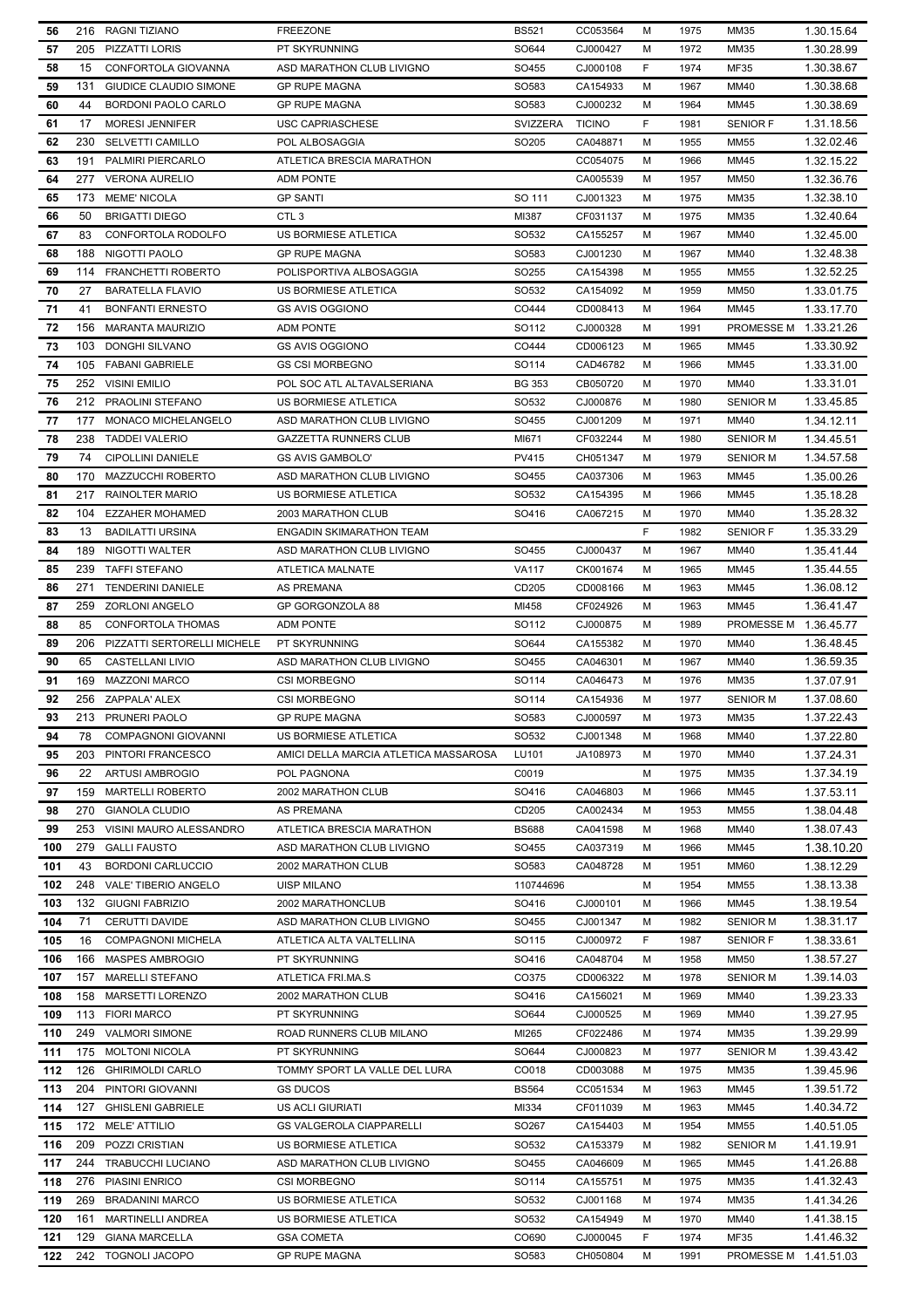| 123        | 91  | <b>CUSINI MAURILIO</b>                          | ASD MARATHON CLUB LIVIGNO                 | SO455          | CA154891             | м      | 1953         | <b>MM55</b>     | 1.42.02.72               |
|------------|-----|-------------------------------------------------|-------------------------------------------|----------------|----------------------|--------|--------------|-----------------|--------------------------|
| 124        | 275 | MEI PATRIK                                      | <b>ATLETICA IGLESIAS</b>                  |                | UA000253             | м      | 1973         | <b>MM35</b>     | 1.42.11.77               |
| 125        | 224 | RODIGARI ROBERTO                                | ASD MARATHON CLUB LIVIGNO                 | SO455          | CA5009274            | м      | 1959         | <b>MM50</b>     | 1.42.34.73               |
| 126        | 194 | PEDRINI FRANCESCO                               | 2002 MARATHON CLUB                        | SO416          | CA031465             | M      | 1957         | <b>MM50</b>     | 1.42.38.85               |
| 127        | 90  | <b>CUSINI JOHN</b>                              | ASD MARATHON CLUB LIVIGNO                 | SO455          | CA154893             | M      | 1982         | <b>SENIOR M</b> | 1.42.48.81               |
| 128        | 250 | <b>VEDOVATTI FABIO</b>                          | 2002 MARATHON CLUB                        | SO416          | CJ000102             | м      | 1962         | MM45            | 1.42.57.41               |
| 129        | 63  | <b>CASIRAGHI GILBERTO</b>                       | <b>ALS CREMELLA</b>                       | CO280          | CD004510             | м      | 1968         | MM40            | 1.42.59.27               |
| 130        | 133 | GIUSTOLISI CORRADO                              | POLISPORTIVA ALBOSAGGIA                   | SO255          | CJ000153             | M      | 1964         | MM45            | 1.43.01.61               |
| 131        | 190 | PADOVANI PIETRO                                 | GRUPPO PODISTICO CASALESE ASD             | MI469          | CF023346             | м      | 1961         | <b>MM50</b>     | 1.43.05.24               |
| 132        | 210 | <b>POZZI GABRIELE</b>                           | <b>GP RUPE MAGNA</b>                      | SO583          | CJ000160             | M      | 1984         | <b>SENIOR M</b> | 1.43.10.37               |
| 133        | 154 | <b>MALINVERNO PIERO</b>                         | ATHLETIC TEAM LARIO                       | CO262          | CD001667             | M      | 1961         | <b>MM50</b>     | 1.43.16.80               |
| 134        | 18  | AJELLI GIANLUIGI                                | SPORTS CLUB MELEGNANO                     | MI 580         | CF 020400            | м      | 1965         | MM45            | 1.43.23.78               |
| 135        | 69  | <b>CAVALIERE VITO</b>                           | <b>HAPPYRUNNER</b>                        | MI638          | CF027558             | м      | 1971         | MM40            | 1.43.26.83               |
| 136        | 123 | <b>GAUNA ADRIAN</b>                             | <b>FRIESIAN TEAM</b>                      | MI477          | CF024413             | м      | 1966         | MM45            | 1.43.46.48               |
| 137        | 153 | <b>MAIOLANI FLAVIO</b>                          | US BORMIESE ATLETICA                      | SO532          | CA153464             | м      | 1958         | <b>MM50</b>     | 1.43.48.13               |
| 138        | 140 | <b>GUSMEROLI ROBERTO</b>                        | <b>CSI MORBEGNO</b>                       | SO114          | CJ001131             | м      | 1960         | <b>MM50</b>     | 1.44.26.28               |
| 139        | 200 | PILIEGO MASSIMO                                 | 2002 MARATHON CLUB                        | SO416          | CJ000573             | м      | 1959         | <b>MM50</b>     | 1.44.26.46               |
| 140        | 26  | <b>BANFI MAURO</b>                              | POLISPORTIVA BELLANO                      | CO034          | CD009527             | м      | 1961         | <b>MM50</b>     | 1.44.47.43               |
| 141        | 31  | <b>BENEDUSI GIOVANNI</b>                        | ATLETICA BRESCIA MARATHON                 | <b>BS688</b>   | CC054937             | м      | 1962         | MM45            | 1.44.49.25               |
| 142        | 62  | CARUGO GIORDANO                                 | 2002 MARATHON CLUB                        | SO416          | CJ001163             | м      | 1968         | MM40            | 1.44.51.96               |
| 143        | 226 | SALA ANDREA                                     | TEAMTRIANGOLOLARIANOLAGODICOMO            | CO693          | CD009550             | м      | 1987         | <b>SENIOR M</b> | 1.45.00.97               |
| 144        | 102 | DISCALZI LUIGI                                  | <b>UISP MILANO</b>                        |                | A-110144927 M        |        | 1977         | <b>SENIOR M</b> | 1.45.10.64               |
| 145        | 20  | ARDEMAGNI TIZIANO                               | TEAM TRIANGOLO LARIANO LAGO DI COMO       | CO693          | CA003217             | м      | 1963         | MM45            | 1.45.21.57               |
| 146        | 121 | <b>GATTI MANUELA</b>                            | ASD MARATHON CLUB LIVIGNO                 | SO455          | GG000177             | F      | 1979         | <b>SENIOR F</b> | 1.45.35.45               |
| 147        | 135 | <b>GOVERNA GIANNI</b>                           | <b>UISP</b>                               |                | A-110907236 M        |        | 1967         | MM40            | 1.45.42.72               |
| 148        | 178 | <b>MONCHIERI SANDRO</b>                         | <b>CAPRIANO RUNNERS</b>                   | <b>BS 587</b>  | CC050972             | м      | 1966         | MM45            | 1.46.04.81               |
| 149        | 106 | FALDARINI GIANLUCA                              | PT SKYRUNNING                             | SO644          | CJ001274             | м      | 1972         | MM35            | 1.46.13.41               |
| 150        | 100 | DELLA PATRONA GIAMPIERO                         | 2002 MARATHON CLUB                        | SO416          | CA0153095            | м      | 1952         | <b>MM55</b>     | 1.46.18.15               |
| 151        | 115 | FRANSCHETTI ADRIANO                             | US BORMIESE ATLETICA                      | SO532          | CJ000543             | м      | 1970         | MM40            | 1.46.20.21               |
| 152        | 120 | <b>GASTALDINI DANIELE</b>                       | ASD MARATHON CLUB LIVIGNO                 | SO455          | CA013581             | м      | 1956         | <b>MM55</b>     | 1.46.39.79               |
| 153        | 139 | <b>GUGIATTI STEFANO</b>                         | 2002 MARATHON CLUB                        | SO416          | CJ000106             | м      | 1965         | MM45            | 1.46.47.18               |
| 154        | 171 | MELAZZINI PAOLO                                 | 2002 MARATHON CLUB                        | SO416          | CA153347             | м      | 1961         | <b>MM50</b>     | 1.46.49.58               |
| 155        | 236 | SPREAFICO CRISTIANO                             | <b>INDIVIDUALE</b>                        |                |                      | м      | 1969         | MM40            | 1.47.01.72               |
| 156        | 232 | SIRONI STEFANO                                  | 3 LIFE                                    | CO703          | CD008438             | м      | 1973         | MM35            | 1.47.02.27               |
| 157        | 152 | MAFFESSOLI MASSIMO                              | <b>US MALONNO</b>                         | <b>BS368</b>   | CC055669             | м      | 1971         | MM40            | 1.47.04.55               |
| 158        | 130 | <b>GIANOLA GABRIELE</b>                         | <b>GS CHIURO</b>                          | SO391          | CJ001306             | м      | 1974         | MM35            | 1.47.11.33               |
| 159        |     | 193 PEDRETTI LUISELLA                           | <b>US MALONNO</b>                         | <b>BS368</b>   | CC0054868            | F      | 1969         | <b>MF40</b>     | 1.47.15.25               |
| 160        | 40  | <b>BONETTI RAFFAELE</b>                         | ATL. LAGO DEL SEGRINO                     | CO122          | CD003935             | М      | 1957         | <b>MM50</b>     | 1.47.27.98               |
| 161        | 273 | <b>MAIOLANI ROBERTO</b>                         | ATLETICA ALTA VALTELLINA                  | SO115          | CJ000193             | м      | 1963         | MM45            | 1.47.30.51               |
| 162        | 118 | <b>FUSI GIANLUIGI</b>                           | TEAM OTC COMO                             | CO711          | CD009534             | м      | 1961         | <b>MM50</b>     | 1.48.12.04               |
| 163        | 35  | <b>BESSEGHINI MARTINA</b>                       | <b>GP RUPE MAGNA</b>                      | SO583          | CA154925             | F      | 1970         | <b>MF40</b>     | 1.48.17.42               |
| 164        | 73  | CERUTTI VALENTINA                               | ASD MARATHON CLUB LIVIGNO                 | SO455          | CJ000994             | F      | 1983         | <b>SENIOR F</b> | 1.48.21.40               |
| 165        | 245 | TRABUCCHI MARIO                                 | ASD MARATHON CLUB LIVIGNO                 | SO455          | CJ000993             | м      | 1960         | <b>MM50</b>     | 1.48.21.69               |
| 166        | 75  | <b>COLOMBI FABIO</b>                            | ATLETICA SALETTI                          | <b>BG036</b>   | CB057610             | м      | 1966         | <b>MM45</b>     | 1.48.22.93               |
| 167        | 220 | <b>REATI MASSIMO</b>                            | ATLETICA FRI.MA.S                         | CO375          | CD005986             | м      | 1972         | <b>MM35</b>     | 1.48.34.10               |
| 168        | 36  | <b>BIANCHI GIANLUCA</b>                         | <b>MARATHON CLUB SEVESO</b>               | MI666          | CF028603             | м      | 1974         | MM35            | 1.48.40.14               |
|            | 265 |                                                 | ATLETICA SAN MARCO CANTU'                 |                |                      |        |              |                 | 1.48.46.12               |
| 169<br>170 | 147 | <b>GALIMBERTI ALESSANDRO</b><br>LEPERA GIUSEPPE | <b>CSI MORBEGNO</b>                       |                |                      | м      | 1967         | MM40<br>MM40    | 1.48.55.16               |
| 171        | 280 |                                                 |                                           | SO114          | CA155814<br>CJ000590 | м<br>F | 1969         | <b>MF40</b>     | 1.48.58.08               |
|            | 107 | <b>COLTURI KATJA</b><br>FATTARINA MAXMILIAN     | ASD MARATHON CLUB LIVIGNO<br>CSI MORBEGNO | SO455<br>SO114 | CJ001204             | м      | 1971<br>1970 | <b>MM40</b>     |                          |
| 172<br>173 | 165 | <b>MARZORATI FAUSTO</b>                         | ALS CREMELLA                              | CO280          | CA038417             | м      | 1959         | <b>MM50</b>     | 1.49.15.38<br>1.49.18.46 |
| 174        | 29  | <b>BEDOGNE' TANIS</b>                           | US BORMIESE ATLETICA                      | SO532          | CA154090             | M      | 1975         | MM35            | 1.49.30.70               |
|            |     |                                                 |                                           | SVIZZERA       |                      |        |              |                 |                          |
| 175        | 86  | CRAMERI GIORDANO                                | SPORTIVA PALU' POSCHIAVO                  |                | <b>GRIGIONI</b>      | M      | 1954         | MM55            | 1.49.31.45               |
| 176        | 233 | SIRTORI ANTONELLA                               | CTL <sub>3</sub>                          | MI387          | CF033209             | F      | 1981         | <b>SENIOR F</b> | 1.49.31.80               |
| 177        | 208 | POZZI BRUNA                                     | <b>GP RUPE MAGNA</b>                      | SO583          | CJ001246             | F      | 1963         | MF45            | 1.49.32.38               |
| 178        | 47  | <b>BOSISIO LAURA</b>                            | AS MERATE LA TERMOTECNICA                 | CO011          | CD006553             | F      | 1977         | <b>SENIOR F</b> | 1.49.37.24               |
| 179        | 51  | <b>BRIOSCHI IVANO</b>                           | LA MICHETTA ASD                           | MI271          | CF016707             | М      | 1968         | MM40            | 1.50.18.01               |
| 180        | 192 | PASSERINI GIANLUIGI                             | <b>VETRERIA FANONI</b>                    | SO533          | CA029172             | м      | 1950         | <b>MM60</b>     | 1.50.26.97               |
| 181        | 42  | <b>BONOMELLI FRANCO</b>                         | US MALONNO                                | <b>BS368</b>   | CC054210             | м      | 1979         | <b>SENIOR M</b> | 1.50.31.86               |
| 182        | 211 | POZZI STEFANO                                   | TEAM OTC COMO                             | CO711          | CD009485             | м      | 1969         | MM40            | 1.50.34.15               |
| 183        | 53  | <b>BUSI ALBERTO</b>                             | 2002 MARATHON CLUB                        | SO416          | CJ000079             | м      | 1963         | MM45            | 1.50.39.09               |
| 184        | 128 | <b>GIACOMELLI LUCA</b>                          | PT SKYRUNNING                             | SO644          | CJ000088             | м      | 1973         | MM35            | 1.51.08.68               |
| 185        | 141 | <b>IACONA GAETANO</b>                           | <b>GP RUPE MAGNA</b>                      | SO583          | CJ001247             | м      | 1969         | MM40            | 1.51.13.97               |
| 186        | 49  | <b>BRAMBILLA MARCO</b>                          | RUNNERS COLICO                            | CO597          | CA034977             | м      | 1951         | <b>MM60</b>     | 1.51.44.40               |
| 187        | 151 | LOSA MAURIZIO                                   | PODISTICA SAN MAURIZIO                    | MI378          | CF002904             | м      | 1959         | <b>MM50</b>     | 1.51.49.73               |
| 188        | 125 | GEROSA SILVIA                                   | <b>ATLETICA SALETTI</b>                   | <b>BG036</b>   | CB050968             | F      | 1970         | <b>MF40</b>     | 1.52.30.65               |
| 189        |     | 282 TURINI SERGIO                               | CSEN                                      |                | 1013507              | м      | 1966         | MM45            | 1.52.51.96               |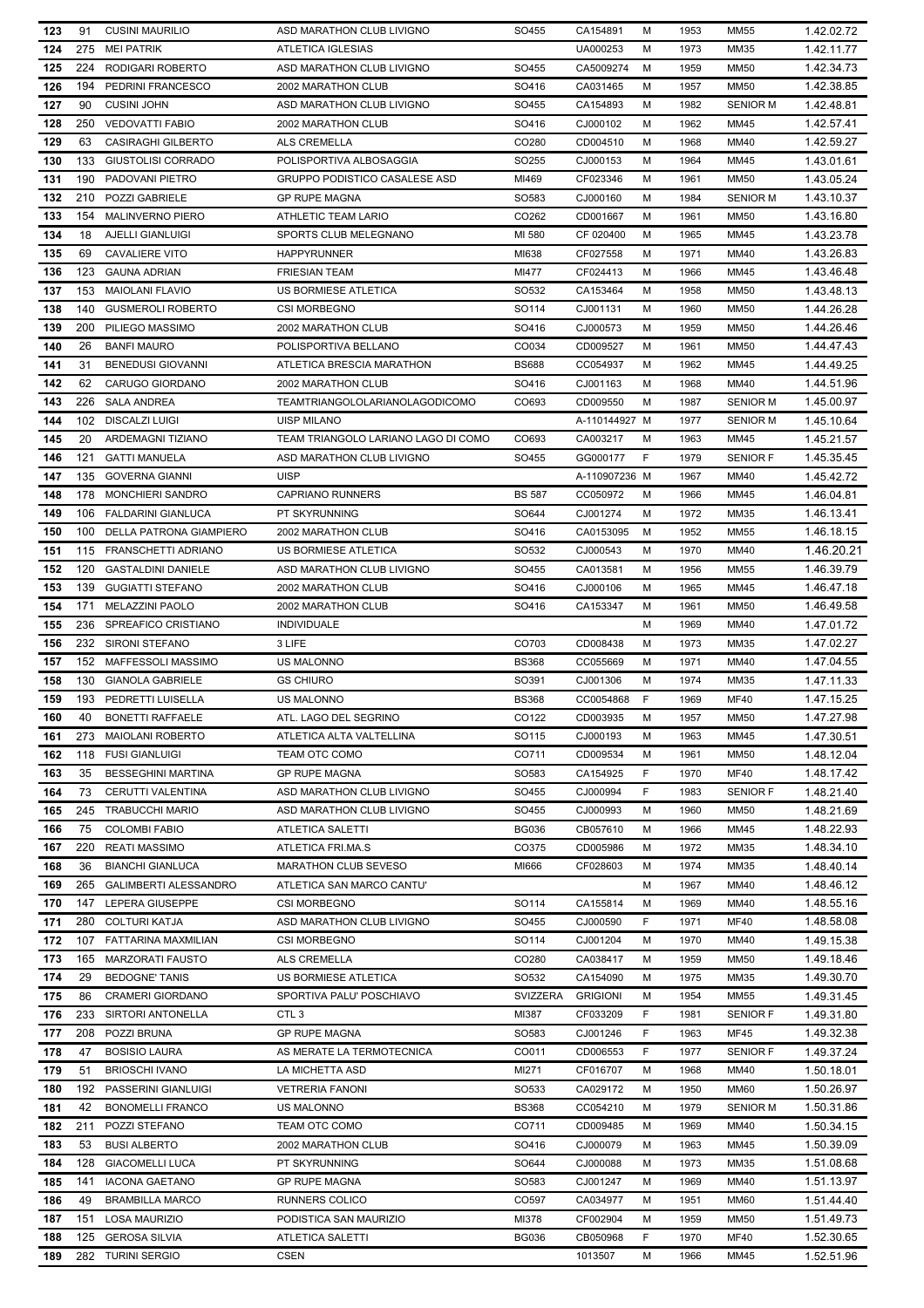| 190 |            | 257 ZINI EMANUELA                        | ASD MARATHON CLUB LIVIGNO                              | SO455             | CA153407  | F | 1963 | MF45                | 1.53.46.28  |
|-----|------------|------------------------------------------|--------------------------------------------------------|-------------------|-----------|---|------|---------------------|-------------|
| 191 | 196        | PELLI MASSIMILIANO                       | <b>FORTI E LIBERI</b>                                  | MI085             | CF033430  | м | 1966 | MM45                | 1.54.16.85  |
| 192 | 19         | AMMESSO ETTORE                           | <b>ATLETICA VIGNATE</b>                                | MI419             | CA041621  | M | 1956 | MM55                | 1.54.27.74  |
| 193 | 88         | <b>CROTTA MARIO</b>                      | <b>AMATORI LECCO</b>                                   | CO038             | CD005070  | M | 1955 | MM55                | 1.54.35.03  |
| 194 | 117        | <b>FRIGERIO MAURO</b>                    | ATHLETIC TEAM LARIO                                    | CO262             | CD004448  | M | 1971 | MM40                | 1.54.47.85  |
| 195 | 251        | <b>VERONELLI CLAUDIO</b>                 | TEAM OTC COMO                                          | CO711             | CD009421  | M | 1959 | <b>MM50</b>         | 1.54.47.86  |
| 196 | 167        | <b>MAURI GIUSEPPE</b>                    | ROAD RUNNERS CLUB MILANO                               | MI265             | CF029995  | M | 1960 | <b>MM50</b>         | 1.55.21.30  |
| 197 | 72         | CERUTTI MIRANDA                          | ASD MARATHON CLUB LIVIGNO                              | SO455             | CJ001249  | F | 1978 | <b>SENIOR F</b>     | 1.55.30.39  |
| 198 | 150        | LOCATELLI FERDINANDO                     | ASD RUNNERS BERGAMO                                    | <b>BG472</b>      | CB048123  | M | 1957 | <b>MM50</b>         | 1.55.55.81  |
| 199 | 60         | CARNAZZOLA MATTEO                        | PT SKYRUNNING                                          | SO644             | CJ000559  | M | 1979 | <b>SENIOR M</b>     | 1.56.06.87  |
|     | 61         | <b>CARRER GIOVANNI</b>                   | <b>LA MICHETTA ASD</b>                                 | MI271             | CA017033  | M | 1947 | <b>MM60</b>         |             |
| 200 |            |                                          |                                                        |                   |           |   |      |                     | 1.56.09.71. |
| 201 | 89         | <b>CURTI ATHOS GIACINTO</b>              | ROMA ROAD RUNNERS CLUB                                 | <b>RM004</b>      | CD000799  | M | 1957 | <b>MM50</b>         | 1.56.32.46  |
| 202 | 97         | DEL MAFFEO ELIANA                        | 2002 MARATHON CLUB                                     | SO416             | CA046992  | F | 1957 | <b>MF50</b>         | 1.56.36.99  |
| 203 | 54         | <b>BUZZETTI SILVIA</b>                   | <b>GS VALGEROLA CIAPPARELLI</b>                        | SO267             | CA155452  | F | 1975 | MF35                | 1.56.49.15  |
| 204 | 124        | <b>GEREVINI FRANCO</b>                   | ARREDAMENTI MAIANDI CORTE DE CORTESI                   | CR517             | CE046613  | M | 1957 | <b>MM50</b>         | 1.56.58.07  |
| 205 | 264        | LIVIO MAURIZIO                           | ATLETICA SAN MARCO CANTU'                              |                   | CD009476  | M | 1969 | MM40                | 1.57.17.52  |
| 206 | 181        | MOTTARELLI GIANMARIO                     | <b>ASD CASTELRAIDER</b>                                | SO679             | CJ001359  | M | 1980 | <b>SENIOR M</b>     | 1.58.24.18  |
| 207 | 262        | <b>MARINO ANTONIO</b>                    | ATLETICA SAN MARCO BUSTO ARSIZIO                       | <b>VA128</b>      | CK000193  | M | 1947 | MM60                | 1.58.34.39  |
| 208 | 37         | <b>BIGATTI ROBERTO</b>                   | GRUPPO PODISTICO CASALESE ASD                          | MI469             | CF033975  | M | 1978 | <b>SENIOR M</b>     | 1.58.46.47  |
| 209 | 187        | <b>NETTINI GIUSEPPE</b>                  | V. ALFIERI ASTI                                        | AT001             | AD014220  | м | 1956 | MM55                | 1.59.35.81  |
| 210 | 110        | <b>FERRARI LUCIANO</b>                   | ASD MARATHON CLUB LIVIGNO                              | SO455             | CJ000936  | м | 1953 | <b>MM55</b>         | 1.59.56.97  |
| 211 | 138        | <b>GUERINI DOMENICO</b>                  | ASD RUNNERS BERGAMO                                    | <b>BG472</b>      | CA029257  | м | 1960 | <b>MM50</b>         | 2.00.00.58  |
| 212 | 214        | PULLIERO FABRIZIO                        | 2002 MARATHON CLUB                                     | SO416             | CA154030  | M | 1947 | <b>MM60</b>         | 2.00.15.83  |
| 213 | 99         | <b>D'ELIA VINCENZO</b>                   | ATLETICA ALTA VALTELLINA                               | SO115             | CJ000431  | M | 1970 | MM40                | 2.00.23.53  |
| 214 | 228        | <b>SCALA FABIOLA MARIA</b>               | ATLETICA ALTA VALTELLINA                               | SO115             | CJ001141  | F | 1970 | <b>MF40</b>         | 2.00.23.54  |
| 215 | 155        | MANGIFESTA DANIELE                       | GRUPPO PODISTICO CASALESE ASD                          | MI469             | CF033976  | М | 1977 | <b>SENIOR M</b>     | 2.00.55.44  |
| 216 | 234        | SPEZIALE MARCELLO                        | 2002 MARATHON CLUB                                     | SO416             | CJ000078  | M | 1961 | <b>MM50</b>         | 2.02.30.77  |
| 217 | 246        | <b>TRABUCCO FEDERICO</b>                 | GPG 88 GORGONZOLA                                      | MI458             | CF025444  | M | 1961 | <b>MM50</b>         | 2.02.44.98  |
| 218 | 278        | <b>GEMMI GIORGIO</b>                     | 2002 MARATHON LUB                                      | SO416             | CA049048  | М | 1952 | MM55                | 2.02.50.87  |
| 219 | 82         | CONFORTOLA MARIA DOMENICA                | ASD MARATHON CLUB LIVIGNO                              | SO455             | CJ000515  | F | 1953 | <b>MF55</b>         | 2.03.39.19  |
| 220 | 272        | PRADELLA GABRIELE                        | ASD MARATHON CLUB LIVIGNO                              | SO455             | CA155988  | M | 1971 | MM40                | 2.04.35.33  |
| 221 | 137        | <b>GUALDI ELISABETTA</b>                 | <b>GS MONTESTELLA</b>                                  | MI552             | CF020411  | F | 1964 | <b>MF45</b>         | 2.04.38.65  |
| 222 | 235        | SPEZZAFERRI ALDO                         | <b>CLUB DEL MESDI</b>                                  | MI097             | CF024948  | M | 1965 | MM45                | 2.05.12.98  |
| 223 | 261        | RODIGARI ORESTE                          | ASD MARATHON CLUB LIVIGNO                              | SO455             | CA046313  | м | 1958 | <b>MM50</b>         | 2.05.28.51  |
| 224 | 52         | <b>BULGHERONI PAOLO</b>                  | <b>ASD RUNNER VARESE</b>                               | VA603             | CK002855  | M | 1952 | <b>MM55</b>         | 2.05.50.78  |
| 225 | 28         | <b>BASLETTA FAUSTO</b>                   | ASD RUNNERS BERGAMO                                    | <b>BG472</b>      | CA023941  | м | 1951 | <b>MM60</b>         | 2.05.59.01  |
| 226 | 199        | PILIEGO CHIARA                           | 2002 MARATHON CLUB                                     | SO416             | CJ001132  | F | 1988 | <b>SENIOR F</b>     | 2.06.00.80  |
| 227 |            | 145 LAVECCHIA ALBERTO                    | ATLETICA AMATORI LECCO                                 | CO038             | CD007495  | M | 1973 | MM35                | 2.06.39.15  |
| 228 |            | 176 MOLTRASIO CRISTINA                   | <b>MARCIACARATESE</b>                                  | MI012             | CF019275  | F | 1970 | <b>MF40</b>         | 2.07.24.30  |
| 229 | 108        | <b>FERLITO ORAZIO</b>                    | ASD ATLETICA ENERIGIA ROMA                             | <b>RM600</b>      | LA012765  | М | 1954 | MM55                | 2.08.52.13  |
| 230 | 58         | <b>CARIBONI GIORGIO</b>                  | ATLETICA AMATORI LECCO                                 | CO038             | CD009108  | М | 1973 | MM35                | 2.14.35.58  |
| 231 | 142        | <b>INNOCENTI PIER LORENZO</b>            | GS VALGEROLA CIAPPARELLI                               | SO267             | CA016865  | м | 1953 | MM55                | 2.15.42.94  |
| 232 | 160        | MARTINA BIANCAMARIA                      | G.S.VALGEROLA                                          | SO267             | CJ001062  | F | 1952 | <b>MF55</b>         | 2.19.04.61  |
| 233 | 225        | RODIGARI STEFANIA                        | US BORMIESE ATLETICA                                   | SO532             | CJ001345  | F | 1981 | <b>SENIOR F</b>     | 2.20.48.02  |
| 234 | 55         | CAMPAGNA MARIA SABRINA                   | SPORTS CLUB MELEGNANO                                  | MI 580            | CF 027356 | F | 1968 | <b>MF40</b>         | 2.21.14.68  |
| 235 | 247        | <b>UBOLDI MANUELA</b>                    | GS CASTELLANIA                                         | <b>NO023</b>      | AF017809  | F | 1963 | MF45                | 2.21.55.39  |
| 236 | 255        | <b>VURCHIO FABIANA</b>                   | ROAD RUNNERS CLUB MILANO                               | MI265             | CF022459  | F | 1979 | <b>SENIOR F</b>     | 2.22.34.91  |
| 237 | 70         | CAVALLI MARIA CRISTINA                   | ASD MARATHON CLUB LIVIGNO                              | SO455             | CJ000404  | F | 1959 | <b>MF50</b>         | 2.25.06.95  |
| 238 | 23         | <b>ARTUSI GABRIELLA</b>                  | POL PAGNONA                                            | C0019             |           | F | 1970 | <b>MF40</b>         | 2.34.48.05  |
| 239 | 24         | <b>BALETTI GIANFRANCO</b>                | UNICREDIT GROUP CIRCOLO MILANO                         | MI422             | CF015602  | м | 1963 | MM45                | 2.40.52.35  |
| 240 |            |                                          |                                                        |                   |           |   |      |                     |             |
| 241 | 39         | <b>BONADEO MARCO</b>                     | PT SKYRUNNING                                          | SO644             | CJ000821  | M | 1964 | MM45                |             |
| 242 | 46         | BORTOLOTTI MARCO                         | POL PAGNONA                                            | CO019             | CA027217  | М | 1984 | <b>SENIOR M</b>     |             |
| 243 | 66         | CASTELLANI TIZIANO                       | ASD MARATHON CLUB LIVIGNO                              | SO455             | CA002404  | М | 1964 | <b>MM45</b>         |             |
| 245 | 109        | FERRAMINI FRANCO                         | <b>GS VALGEROLA CIAPPARELLI</b>                        | SO <sub>267</sub> | CA046622  | м | 1958 | <b>MM50</b>         |             |
| 246 | 116        | FRANZINI ANDREA                          | <b>GP RUPE MAGNA</b>                                   | SO583             | CA154924  | м | 1969 | MM40                |             |
| 247 | 136        | <b>GRITTI BRUNO</b>                      | US BORMIESE ATLETICA                                   | SO532             | CA153310  | м | 1976 | MM35                |             |
| 248 | 146        | LAZZARI MICHELE                          | 3 LIFE                                                 | CO703             | CD008498  | м | 1972 | MM35                |             |
| 249 | 162        | <b>MARTINELLI FEDERICO</b>               | US BORMIESE ATLETICA                                   | SO532             | CJ000944  | м | 1964 | MM45                |             |
| 250 | 179        | <b>MOSCONI PATRICK</b>                   | <b>GP RUPE MAGNA</b>                                   | SO583             | CJ000145  | м | 1979 | <b>SENIOR M</b>     |             |
| 251 | 185        | NELLA SIMONE                             | TEAM OTC COMO                                          | CO711             | CD009551  | м | 1975 | MM35                |             |
|     |            | NESA PIERO                               | PT SKYRUNNING                                          | SO644             | CA048698  | м | 1967 | MM40                |             |
| 252 | 186<br>202 |                                          |                                                        |                   |           |   | 1974 |                     |             |
| 253 |            | PINI STEFANO                             | US BORMIESE ATLETICA                                   | SO532             | CA152559  | м |      | MM35                |             |
| 254 | 207<br>281 | PONTI CRISTIANO<br><b>MAURO GIOVANNI</b> | ASD MARATHON CLUB LIVIGNO<br>ASD MARATHON CLUB LIVIGNO | SO455<br>SO455    | CA153406  | м | 1959 | <b>MM50</b><br>MM35 |             |
| 255 |            |                                          |                                                        |                   |           | м | 1975 |                     |             |